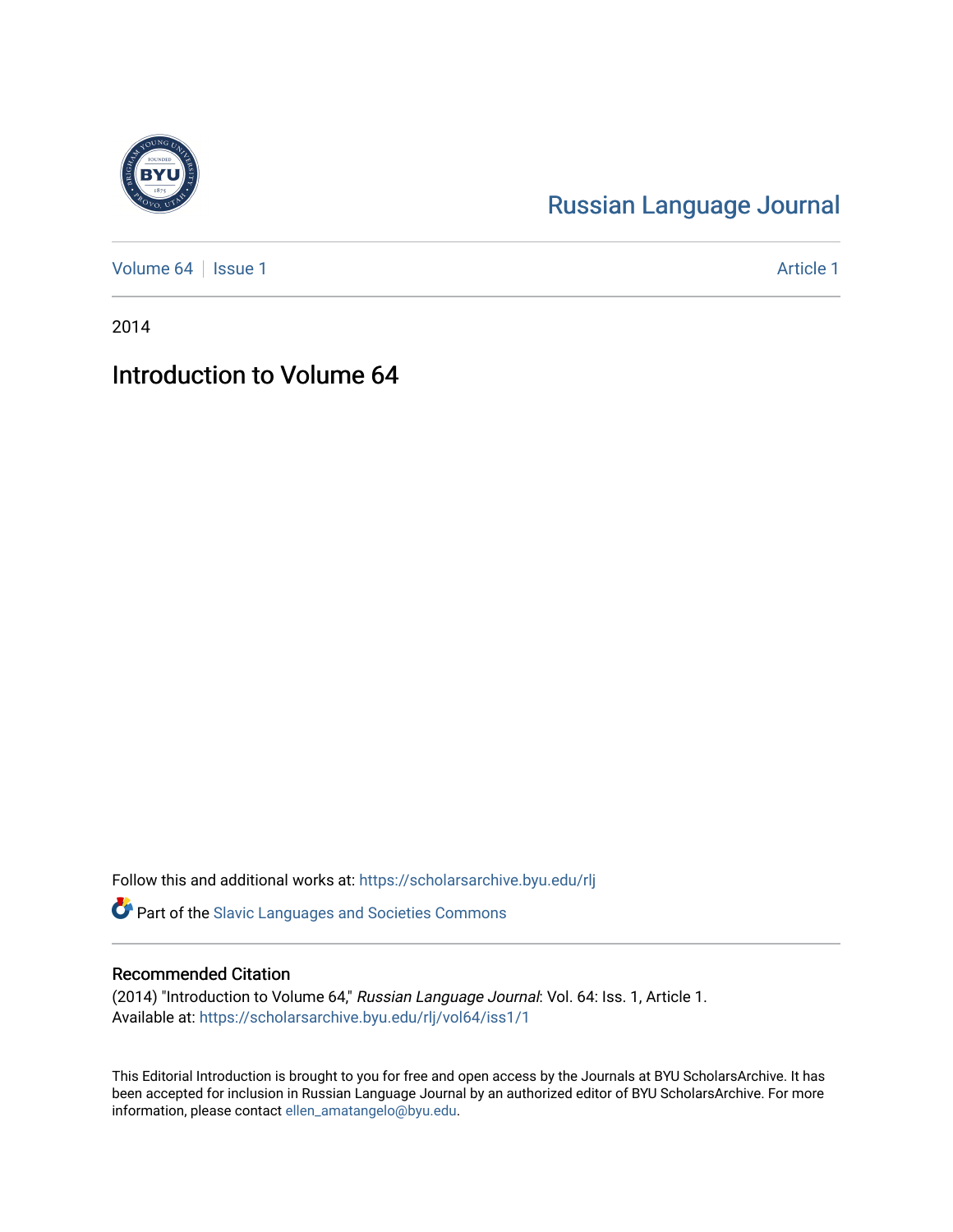## **Introduction to Volume 64**

On behalf of the editorial team of the *Russian Language Journal,* it is with great pleasure that we present Volume 64. The current issue of *RLJ* sees an expansion of our reinstated section of reviews, under Professor Michael Gorham's editorship, as well as a special section, *Humanities+,* edited by Dr. Tony Brown of Brigham Young University, on the excellent joint Symposium held there this past January by the Russian State University for the Humanities and BYU. His summary appears next; as a participant in the symposium, I can report that the papers collected here present the symposium's thought-provoking perspective on the curricular requirements of the 21st century, and the opportunities now before the Russian field to better prepare our students for the wider world, including further academic study.

In addition, *RLJ* presents several scholarly articles from our regular submissions process. Ekaterina Nemtchinova highlights the careful integration of 21st century web searches into the curriculum. Beata Gallaher takes up the pedagogically vital, complex issue of politeness and its differential sociocultural expressions in English and Russian, through the lens of the speech act of complaining. Valentina Soboleva delves into the semantics of secondary imperfectives, with an analysis of their connotations in terms of duration and completion. Finally, Todd Drummond explores the cross-linguistic issues arising from the development of national college entrance examinations in Kyrgyzstan. Taken collectively, the articles in the current number of the *Russian Language Journal* span the interests of the membership of the American Council of Teachers of Russian, touching on pedagogy, linguistics, policy, testing, and curriculum development.

Finally, on behalf of the editorial team, let me express our thanks to all who submitted and reviewed this year for the *Russian Language Journal,* as these contributions and our reviewers' careful reading make the publication possible. It is my personal view that the *Russian Language Journal* fulfills an important mission in our field, serving a diverse audience and providing a place for serious scholarship which might not otherwise fit into the other fine journals in our field. In closing, I